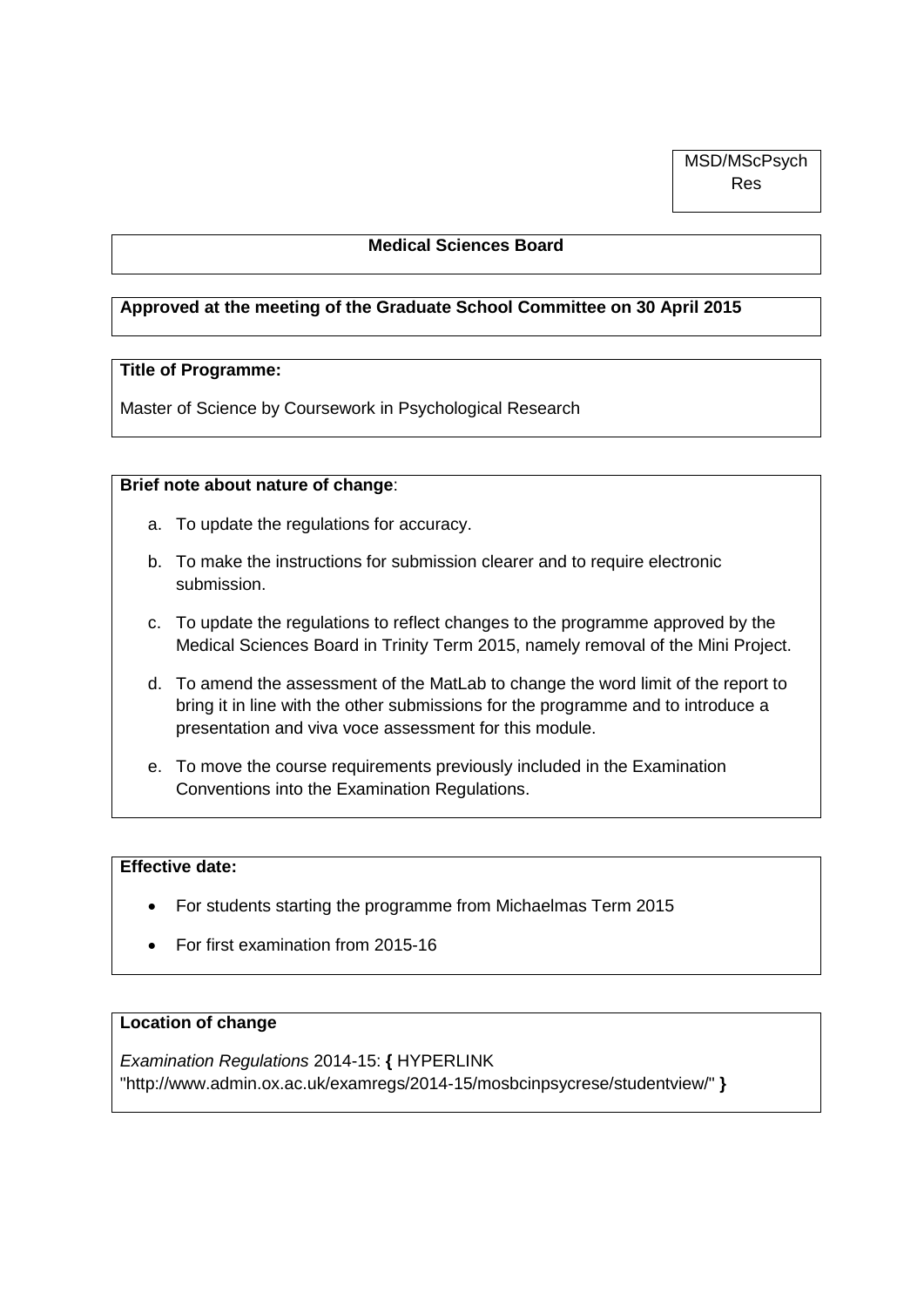### **Detail of change**

In *Examination Regulations* 2014-15 **{** [HYPERLINK](http://www.admin.ox.ac.uk/examregs/2014-15/mosbcinpsycrese/studentview/)  ["http://www.admin.ox.ac.uk/examregs/2014-15/mosbcinpsycrese/studentview/"](http://www.admin.ox.ac.uk/examregs/2014-15/mosbcinpsycrese/studentview/) **}** :

• Delete clause 3, and substitute:

' 3. Each candidate shall follow a course of study in Psychological Research for at least three terms and for a substantial part of the three subsequent vacations, as determined by the course timetable.'.

• Delete Clause 4, A, I and substitute:

## 'I *Research Evaluation*

Each candidate shall be required to submit two hard copies and one electronic copy of a 2,000 word review of a journal article assigned by the Organising Committee to the Chair of Examiners, MSc in Psychological Research, c/o Examination Schools, Oxford. The deadline for submission shall be notified to students at the start of the course.'.

• Delete Clause 4, A, II and substitute:

## 'II. *Statistical Theory and Methods*

(a) Each candidate shall be required to submit two hard copies and one electronic copy each of the four Statistical Workshop assessments based on data analyses carried out during statistical workshops to the Chair of Examiners, MSc in Psychological Research, c/o Examination Schools, Oxford. The deadline for each submission shall be notified to students at the start of the course.

(b) Each candidate shall also be required to sit a two-hour written examination. The examination will be marked on a pass/fail basis and candidates failing to reach the required standard will have one further opportunity to enter for the examination before the end of the academic year.'.

• Delete Clause 4, A, III and substitute:

# 'III. *MatLab Programming for Experimental Psychology*

Each candidate shall be required to submit one electronic copy of a piece of MatLab code that they have produced, as well as two hard copies and one electronic copy of a report of no more than 3,000 words that explains the code to the Chair of Examiners, MSc in Psychological Research, c/o Examination Schools, Oxford. The deadline for submission shall be notified to students at the start of the course. Each candidate shall make a brief oral presentation of their code to a group of two assessors, after which, the candidate shall be assessed *viva voce* on the code. The form of the presentation to the assessors shall be specified in the course information at the beginning of the academic year of the examination. Candidates who do not give a presentation and do not pass the *viva voce* assessment to a satisfactory standard will be deemed to have failed the module.'.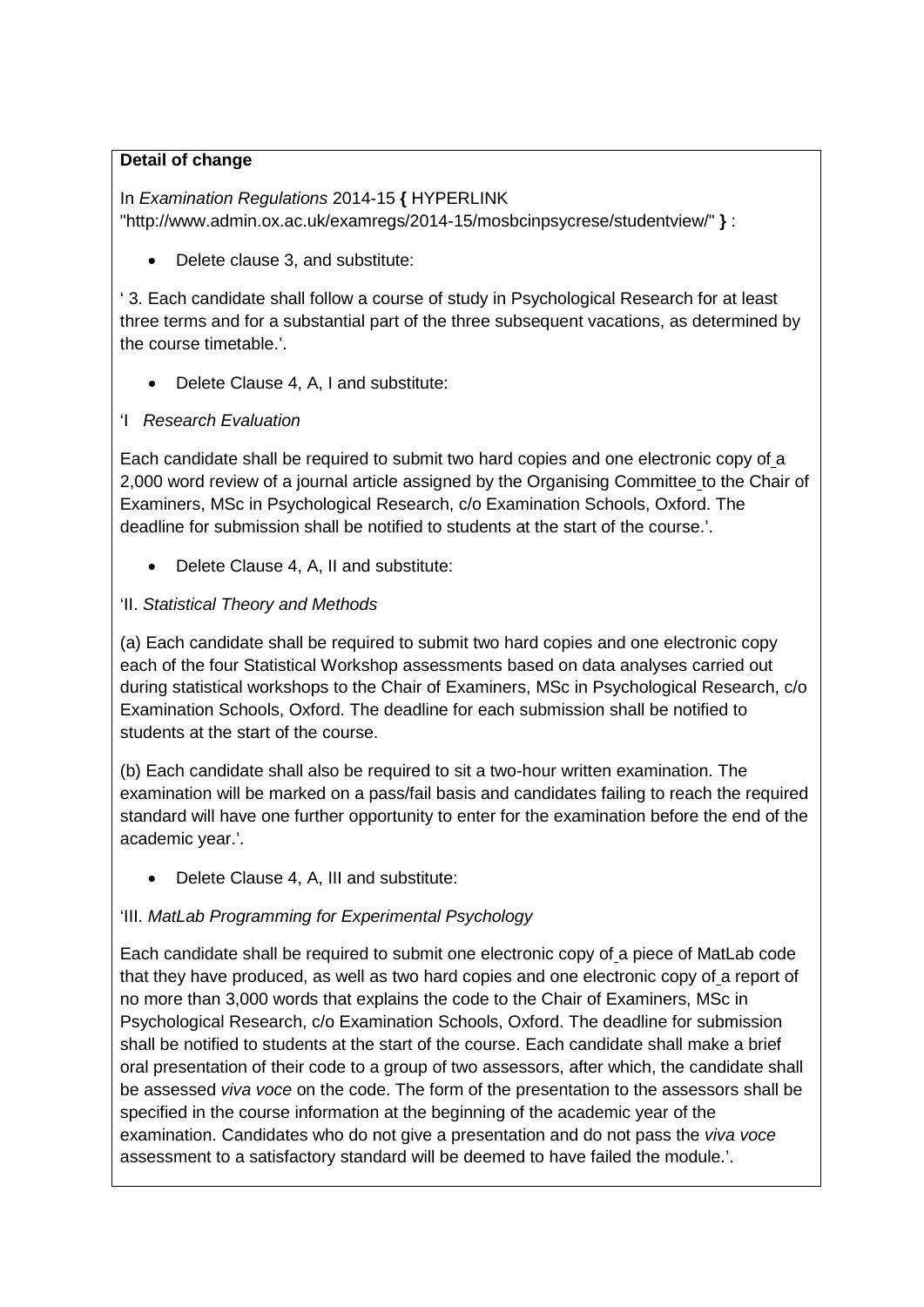## • Delete Clause 4, A, IV and substitute:

## 'IV. *Computer Modelling of Brain Function*

Each candidate shall be required to submit two hard copies and one electronic copy a portfolio of reports based on practical work completed during the module and an essay of no more than 3,000 words Committee to the Chair of Examiners, MSc in Psychological Research, c/o Examination Schools, Oxford. Essay topics must be approved by the Organising Committee. The deadline for submission shall be notified to students at the start of the course. Candidates who fail to submit a portfolio will be deemed to have failed the module.'.

• Delete Clause 4, A, V and substitute:

# 'V. *Project Design*

Each candidate shall be required to submit two hard copies and one electronic copy of a 3,000 word review of relevant literature and methods relating to their chosen research project to the Chair of Examiners, MSc in Psychological Research, c/o Examination Schools, Oxford. The deadline for submission shall be notified to students at the start of the course. Each candidate shall make an oral presentation on the methodological aspects of their own research project. Candidates who fail to give a presentation will be deemed to have failed the module.'.

- Delete Clause 4, A, VI
- Delete Clauses 4, B and 4, C and substitute:

### 'B. *Optional Modules*

Candidates shall be assessed in each of three optional modules, selected from the following list:

### I. *Philosophical Foundations of Psychology*

II. *Brain and Cognition*

### III. *Emotion, Personality and Social Behaviour*

### IV. *Language and Development*

For each optional module undertaken, candidates shall be required to submit two hard copies and one electronic copy of an essay of no more than 3,000 words to the Chair of Examiners, MSc in Psychological Research, c/o Examination Schools, Oxford. Essay topics must be approved by the Organising Committee. The deadlines for submission shall be notified to students at the start of the course.'.

# C. *Research Project*

Candidates shall be required to submit not later than noon on the first Monday in September, three bound copies and one electronic copy of a typewritten or printed dissertation of not more than 10,000 words in length (excluding bibliography and any